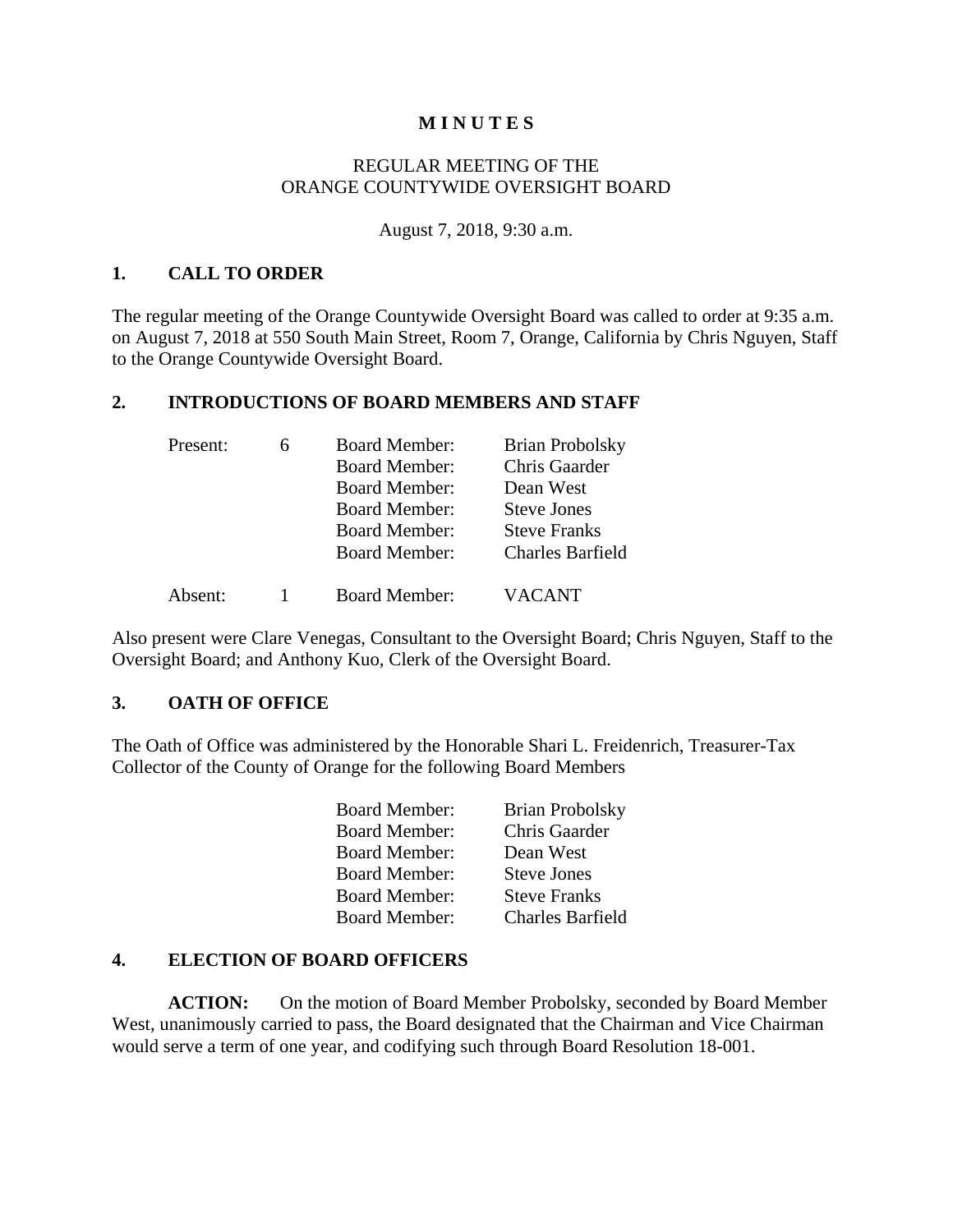**ACTION:** On the motion of Board Member Franks, seconded by Board Member Jones, unanimously carried to pass, the Board elected Board Member Probolsky to serve as Chairman, and codifying such through Board Resolution 18-001.

\*At this time, Chairman Probolsky began presiding over the meeting.

ACTION: On the Motion of Chairman Probolsky, seconded by Board Member Barfield, unanimously carried to pass, the Board elected Board Member Jones to serve as Vice Chairman, and codifying such through Board Resolution 18-001.

# **5. ADOPT BOARD POLICIES AND PROCEDURES**

There was a noted correction on Page 7 of the proposed Board Policies and Procedures. Additionally, requests were made to have items submitted no fewer than eight days from the proposed date of the Oversight Board's meeting and that Agendas would be posted no less than two business days prior to the Oversight Board's meeting.

 The following individuals from the public spoke to the scheduling procedures and dates for ROPS resolutions:

 Jeff Kirkpatrick, representing the County of Orange Successor Agency Susan Gorospe, representing the City of Santa Ana Successor Agency Miranda Cole-Corona, representing the City of La Habra Successor Agency

**ACTION:** On the Motion of Board Member Barfield, seconded by Board Member Gaarder, unanimously carried to pass, the Board adopted Board Resolution 18-002 and the Policies and Procedures, as amended.

# **6. ADOPT BOARD CONFLICT OF INTEREST CODE**

Staff noted that initial forms (Form 700) would be due 30 days from a Board Member's swearing in and that subsequent annual filings would be filed electronically with the County of Orange.

**ACTION:** On the Motion of Board Member West, seconded by Board Member Franks, unanimously carried to pass, the Board adopted Board Resolution 18-003 and the Conflict of Interest Code.

# **7. DISCUSSION OF PROPOSED 2019 MEETING SCHEDULE**

Discussion and direction to Staff included holding a meeting in late January, but being mindful of Department of Finance deadlines. Board Members also discussed possible meeting locations and requested that no Regular meetings be scheduled on Wednesdays.